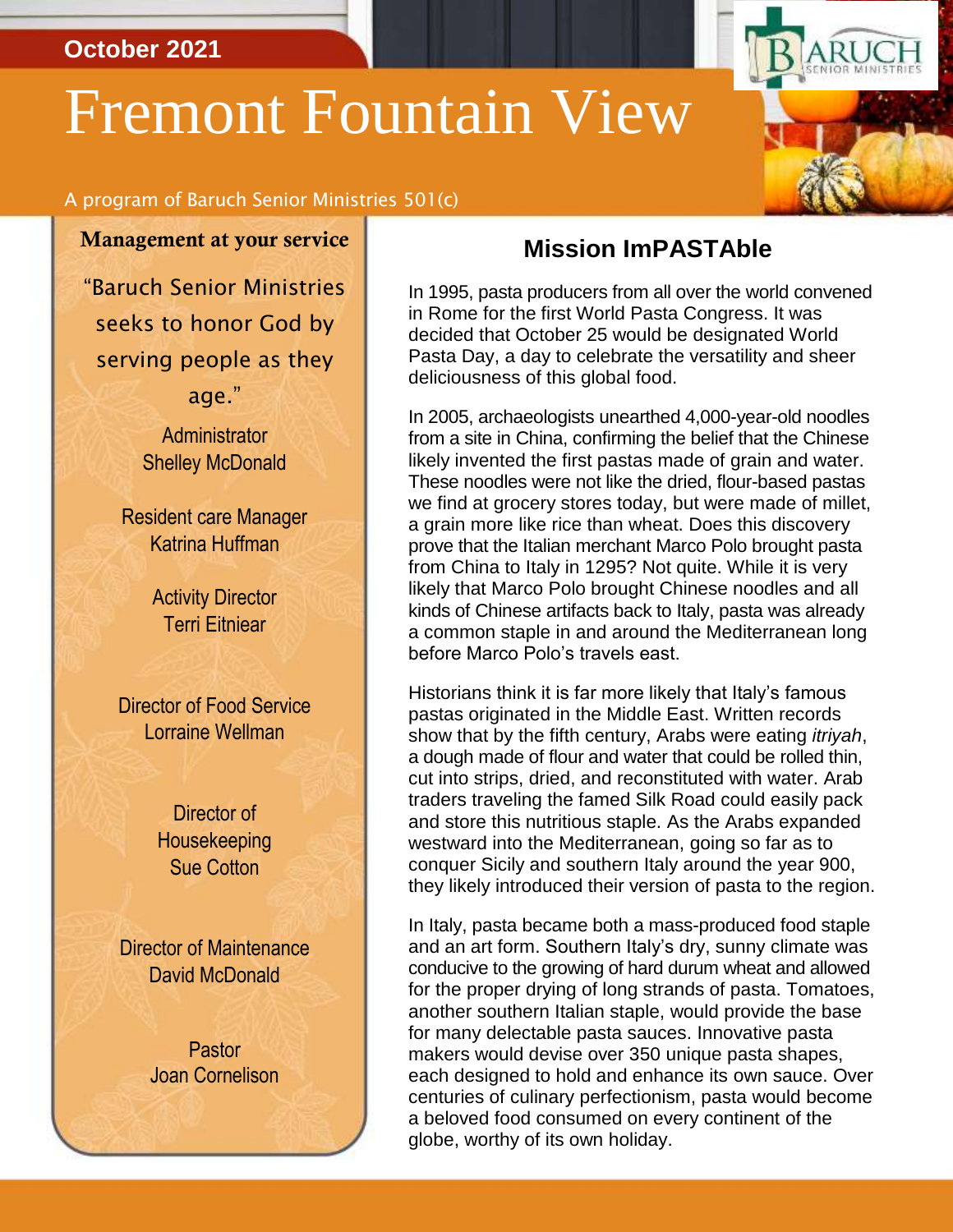## Music-Music-Music. **Birthdays for October**





**Janice …………….10/10 Stephanie M……...10/29 Katrina…………….10/12**





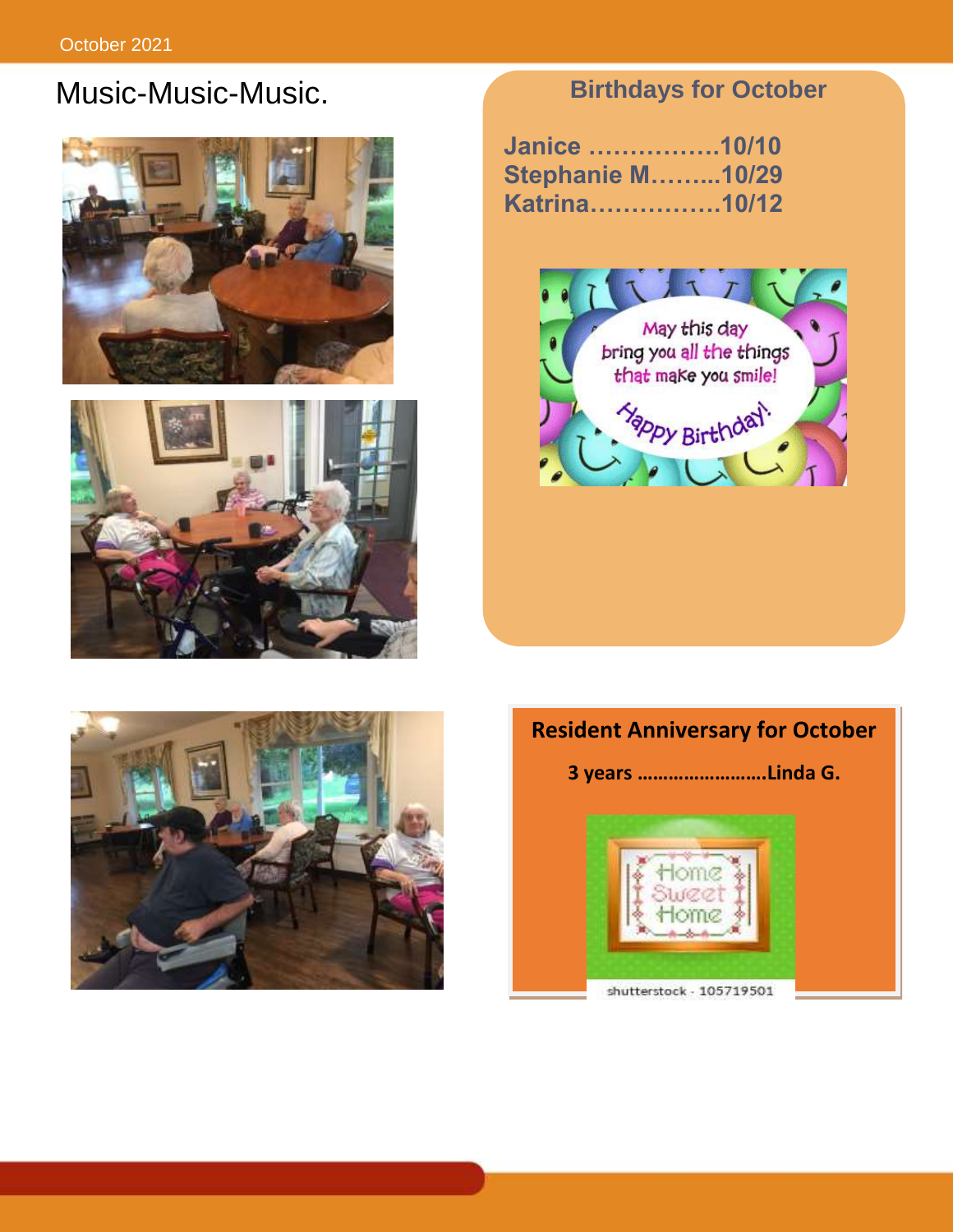### **Bigfoot's Big Moment**

In 1958, a northern California newspaper published a letter in which local loggers described their discovery of massive 16-inch-long footprints in the California wilderness. The loggers called the unknown creature who had left the prints "Big Foot," and readers of the newspaper became instantly fascinated with the story. That local story, originally published as a fun, Sunday morning entertainment piece, spread to newspapers across the country. Quite suddenly, the legend of Bigfoot was born. It wasn't until October 20, 1967, that the Bigfoot legend reached a fever pitch.

Two rodeo cowboys from Yakima, Washington, Roger Patterson and Bob Gimlin, ventured into the northern California wilderness in the hopes of capturing hard evidence of the creature. Patterson had long held a fascination with the mysterious Bigfoot. He had spent much of the previous decade interviewing Bigfoot believers, compiling their stories, and exploring and mapping the creature's supposed territories. Despite Patterson's earnest belief in Bigfoot's existence, no one was more shocked than he when he and Gimlin stumbled upon a large, hairy, bipedal, apelike figure stomping through northern California's remote forests.



Patterson was able to dismount his horse and film Bigfoot for about a minute, capturing the now-famous shot of Bigfoot midstride. He and Gimlin tracked the creature for a few miles and made plaster casts

of its massive footprints before losing it. The men believed that they had struck Bigfoot gold, that they possessed the evidence needed to prove Bigfoot's existence. The scientific community, however, was not impressed with the footage. Many believed the film had been a hoax and Bigfoot just a man in a costume. Yet other scientists have trouble debunking the film and dismissing its veracity. For the rest of their lives, Patterson and Gimlin argued that their experience and the film were genuine, giving hope to the many Bigfoot believers worldwide.

#### **Who's New at Fountain View**

**Fremont Fountain View would like to welcome Ray to our community. He is already making himself to home by playing bingo and visiting with the men at his table.**



# Working together